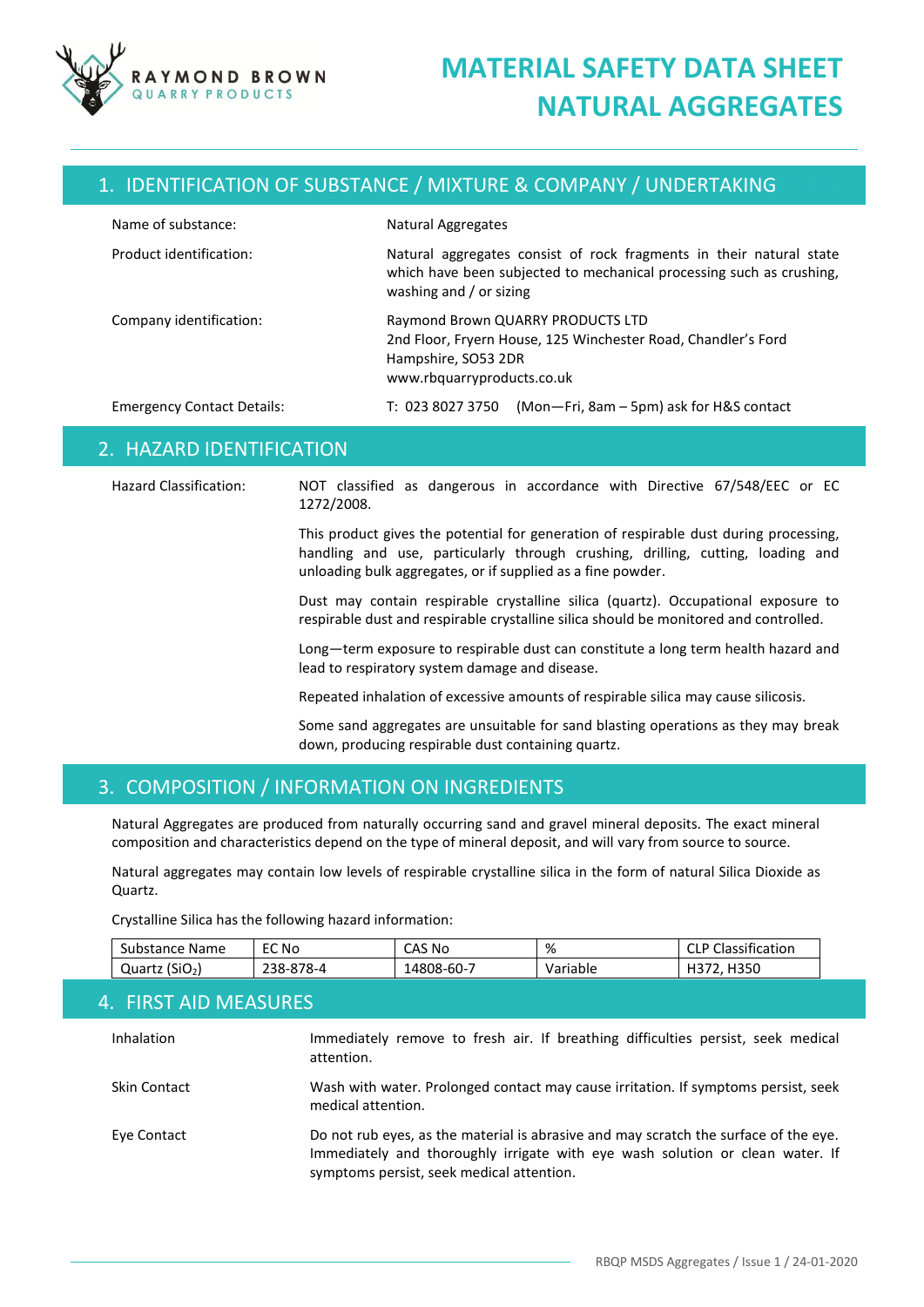

Ingestion Ingestion of significant quantities of aggregate that could cause harm is unlikely. Do not induce vomiting. Give water to drink. Seek medical advice if feeling unwell.

### 5. FIRE FIGHTING MEASURES

Suitable / unsuitable extinguishing media Substance is not flammable or combustible. No unsuitable extinguishing media.

Special hazards arising in fire Mone Special advise for fire fighters Mone

# 6. ACCIDENTAL RELEASE MEASURES

| <b>Personal Precautions</b>      | Avoid breathing in dust. Keep dust out of eyes. See Section 8 for guidance on<br>personal protective equipment. See Section 7 for guidance on handling the product.                                                                               |
|----------------------------------|---------------------------------------------------------------------------------------------------------------------------------------------------------------------------------------------------------------------------------------------------|
| <b>Environmental Precautions</b> | Natural aggregates are inert, but dust and fine particles should be prevented from<br>entering watercourses and drains. Deposition of dust on vegetation and<br>surrounding property should be avoided controlling the release of dust at source. |
| <b>Methods for Cleaning</b>      | Avoid dry sweeping which creates dust. Use vacuum cleaning where practicable, or<br>suppress dust using water sprays before cleaning up.                                                                                                          |

### 7. HANDLING AND STORAGE

Precautions for safe handling Handle with care so as to prevent the generation of dust. Use gloves to prevent mechanical irritation. Consider manual handling when handling bagged product.

Safe storage The Materials should be stored to minimise the generation of airborne dust from wind whipping and material movement. Very fine dry product in bulk should be stored in enclosed silos. Bulk aggregate containing fine material (<3mm) should not be stored in the open unless conditioned with water to avoid dust generation.

## 8. EXPOSURE CONTROLS / PERSONAL PROTECTION

Take measures to prevent Inhalation of excessive quantities of dust.

Exposure control limits:

| Exposure control limits: |     |                         |      |            |
|--------------------------|-----|-------------------------|------|------------|
| <b>Total Dust</b>        | WEL | $10$ mg/m <sup>3</sup>  | 8hrs | <b>TWA</b> |
| Respirable Dust          | WEL | $4 \text{mg/m}^3$       | 8hrs | <b>TWA</b> |
| Respirable Quartz        | WEL | $0.1$ mg/m <sup>3</sup> | 8hrs | <b>TWA</b> |

Control measures Use in well ventilated areas. Dust should be controlled by containment, suppression and extraction/ filtration where possible. Regular monitoring should be undertaken to identify where people may be exposed to respirable dust so that further measures can be implemented to reduce exposure.



Suitable respiratory protection should be used where ventilation is not sufficient to protect against inhalation of dust. A filter type of P3 or equivalent is recommended.



Gloves should be worn to avoid abrasion of the skin when handling the product. Hands should be washed thoroughly before handling or eating food or drink.

Eye Goggles or protective glasses should be worn to prevent dust entering the





Protection

Hand

Protection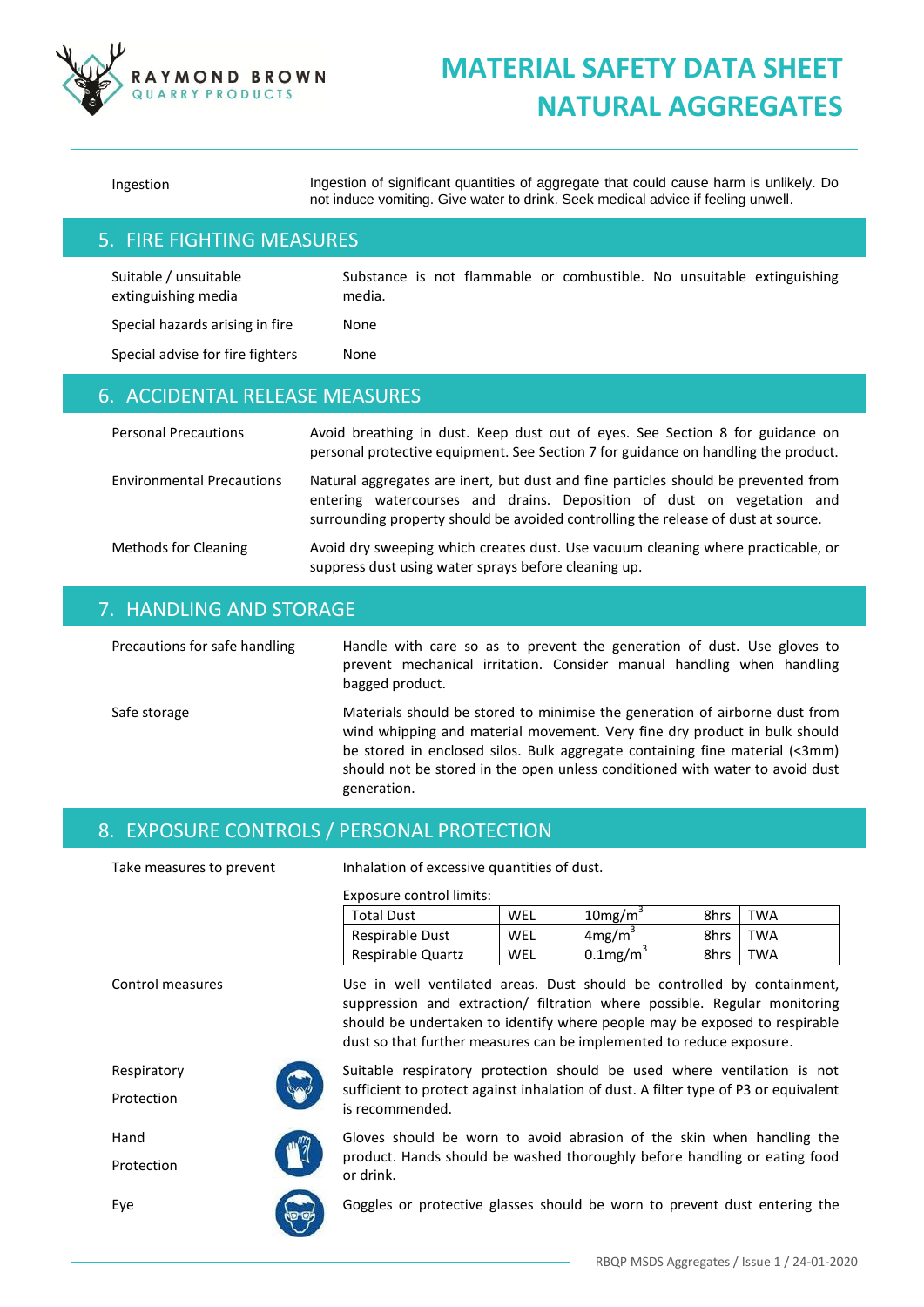

Protection eyes if required.

Protection

Skin



Overalls to protect skin and clothes. The use of skin barrier cream is also recommended.

## 9. PHYSICAL AND CHEMICAL PROPERTIES

| Appearance                  | Granular solid         |
|-----------------------------|------------------------|
| Odour                       | None                   |
| рH                          | Various                |
| Boiling Point / Range       | Not determined         |
| Melting Point / Range       | Not determined         |
| Flash Point                 | N/A                    |
| Auto Flammability           | N/A                    |
| Flammability                | N/A                    |
| <b>Explosive Properties</b> | N/A                    |
| <b>Oxidising Properties</b> | Not determined         |
| Vapour Pressure             | N/A                    |
| <b>Relative Density</b>     | Various                |
| <b>Water Solubility</b>     | Dependant on rock type |
| <b>Fat Solubility</b>       | Not determined         |
|                             |                        |

## 10.STABILITY AND REACTIVITY

| Reactivity and chemical stability   | Stable at normal temperatures and under recommended storage conditions.                                                                                                      |
|-------------------------------------|------------------------------------------------------------------------------------------------------------------------------------------------------------------------------|
| Conditions to avoid                 | None                                                                                                                                                                         |
| Materials to avoid                  | Strong acids (for limestone based aggregates)                                                                                                                                |
| Hazardous Decomposition<br>Products | Generally none. Limestone aggregates may react with acid groundwater to<br>release carbon dioxide gas, which may build up in confined spaces to<br>hazardous concentrations. |

## 11.TOXICOLOGICAL INFORMATION

| <b>Acute Toxicity</b>                                   | None                                                                                                                                                                                            |
|---------------------------------------------------------|-------------------------------------------------------------------------------------------------------------------------------------------------------------------------------------------------|
| Inhalation                                              | If inhaled over a prolonged or extended period, respirable dust from natural<br>aggregate can lead to respiratory system damage and disease such as cough,<br>breathlessness and lung fibrosis. |
| Skin Contact                                            | Prolonged contact with skin may cause irritation and dryness, which may lead<br>to dermatitis.                                                                                                  |
| Eye Contact                                             | Long term contact with eyes may irritate and scratch eyes and cause eye<br>damage.                                                                                                              |
| Ingestion                                               | Unlikely to cause problems                                                                                                                                                                      |
| Specific Target Organ Toxicity $-$<br>repeated exposure | Respirable crystalline silica has been associated with the lung disease silicosis.                                                                                                              |
| Carcinogenicity                                         | Respirable crystalline silica is classified as a Group 1 carcinogen, therefore long<br>term exposure may cause cancer.                                                                          |

## 12.ECOLOGICAL INFORMATION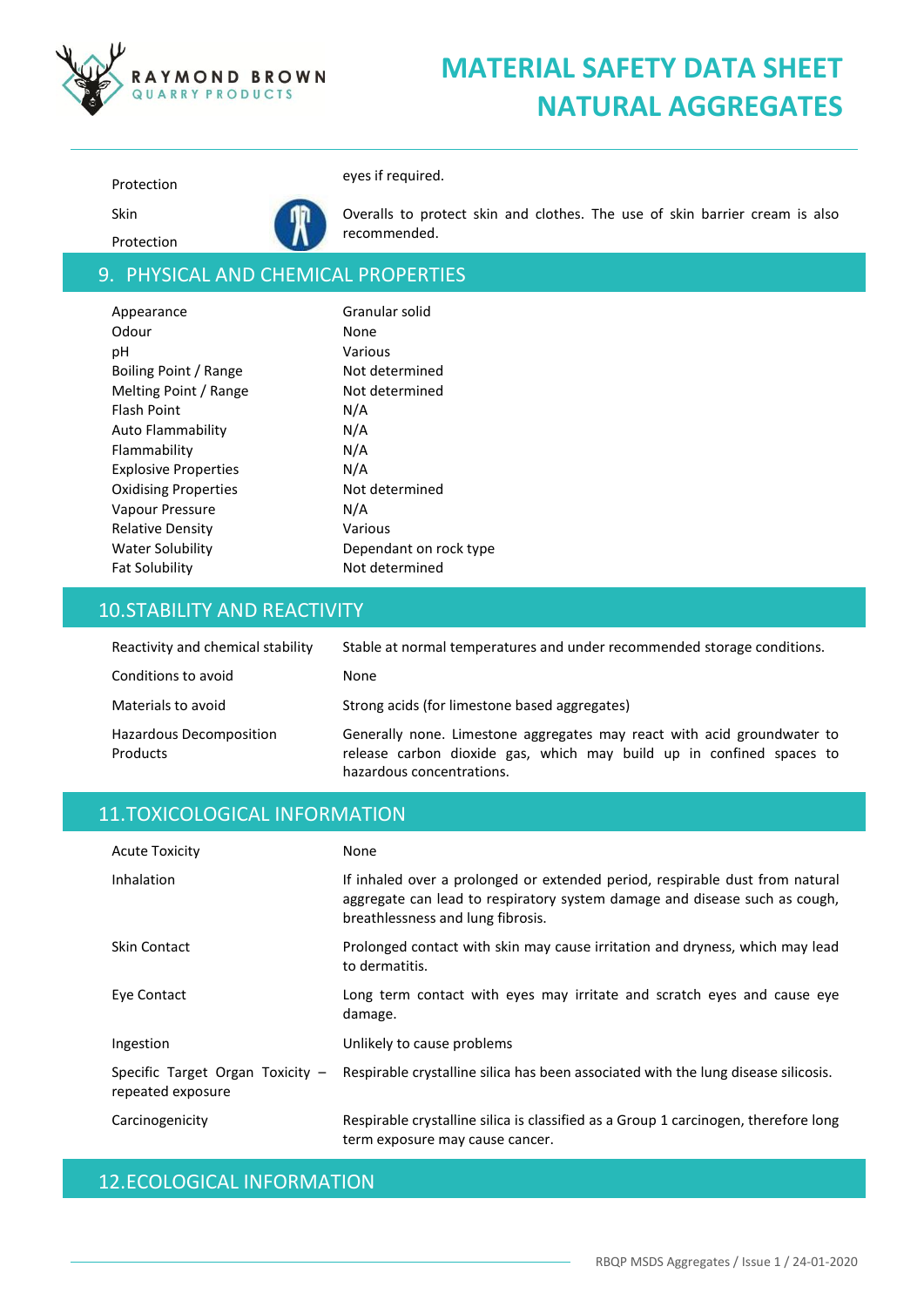

| Environmental Assessment              | When used and disposed of as intended, no adverse environmental effects are<br>foreseen. Aggregates are naturally occurring, inert minerals and do not pose a<br>significant ecological hazard.                |
|---------------------------------------|----------------------------------------------------------------------------------------------------------------------------------------------------------------------------------------------------------------|
| Mobility                              | Aggregates are non-volatile, inert materials that will sink in water and form a<br>layer on the surface of the ground. Dust may become airborne, leading to<br>deposition on vegetation and subsequent damage. |
| Persistence and Degradability         | Aggregates are resistant to degradation and will persist in the environment.                                                                                                                                   |
| Ecotoxicity                           | Not expected to be toxic to aquatic organisms.                                                                                                                                                                 |
| Bioaccumulative potential             | N/A                                                                                                                                                                                                            |
| Results of PBT and vPvB<br>assessment | Do not meet PBT or vPvB criteria.                                                                                                                                                                              |

## 13.DISPOSAL CONSIDERATIONS

Waste treatment methods Aggregates are inert waste and can be disposed of as normal industrial waste in accordance with waste regulation. It is recommended that it be disposed of via recycling or reuse.

### 14.TRANSPORT INFORMATION

Special Carriage Requirements: None – not classified as dangerous for transport. Open vehicles should be sheeted to avoid dust nuisance.

## 15.REGULATORY INFORMATION

| Classification | Not classified as dangerous. However, consideration of the following Hazard & Precautionary<br>Statements is recommended:                                                                                                                                                                             |
|----------------|-------------------------------------------------------------------------------------------------------------------------------------------------------------------------------------------------------------------------------------------------------------------------------------------------------|
| EC1272/2008    | Hazard Statements:<br>H317 - May cause skin irritation<br>H332 - Harmful if inhaled<br>H335 – May cause respiratory irritation<br>H350 - May cause cancer<br>H372 - Causes damage to organs through prolonged or repeated exposure (relates possible<br>lung damage if exposed to respirable silica). |
|                | <b>Precautionary Statements:</b><br>P261 - Avoid breathing dust<br>P281 - Use personal protective equipment as required (see Section 8)                                                                                                                                                               |

# 16. OTHER INFORMATION

| Training advice                  | Wear and use of appropriate PPE                                                                                                                                                                                                                                                                 |
|----------------------------------|-------------------------------------------------------------------------------------------------------------------------------------------------------------------------------------------------------------------------------------------------------------------------------------------------|
| Recommended Use and Applications | Industrial and construction applications                                                                                                                                                                                                                                                        |
| <b>Further Information</b>       | HSE Guidance Note EH74/4 and EH75/5<br><b>PPE Regulations 1992</b><br><b>COSHH Regulations 2002</b><br><b>Environmental Protection Act 1990</b><br>HSE Control of exposure to silica dust (2013)<br>Labelling and Packaging Regulations (CLP) EC1272/2008<br>European Chemicals Agency Database |